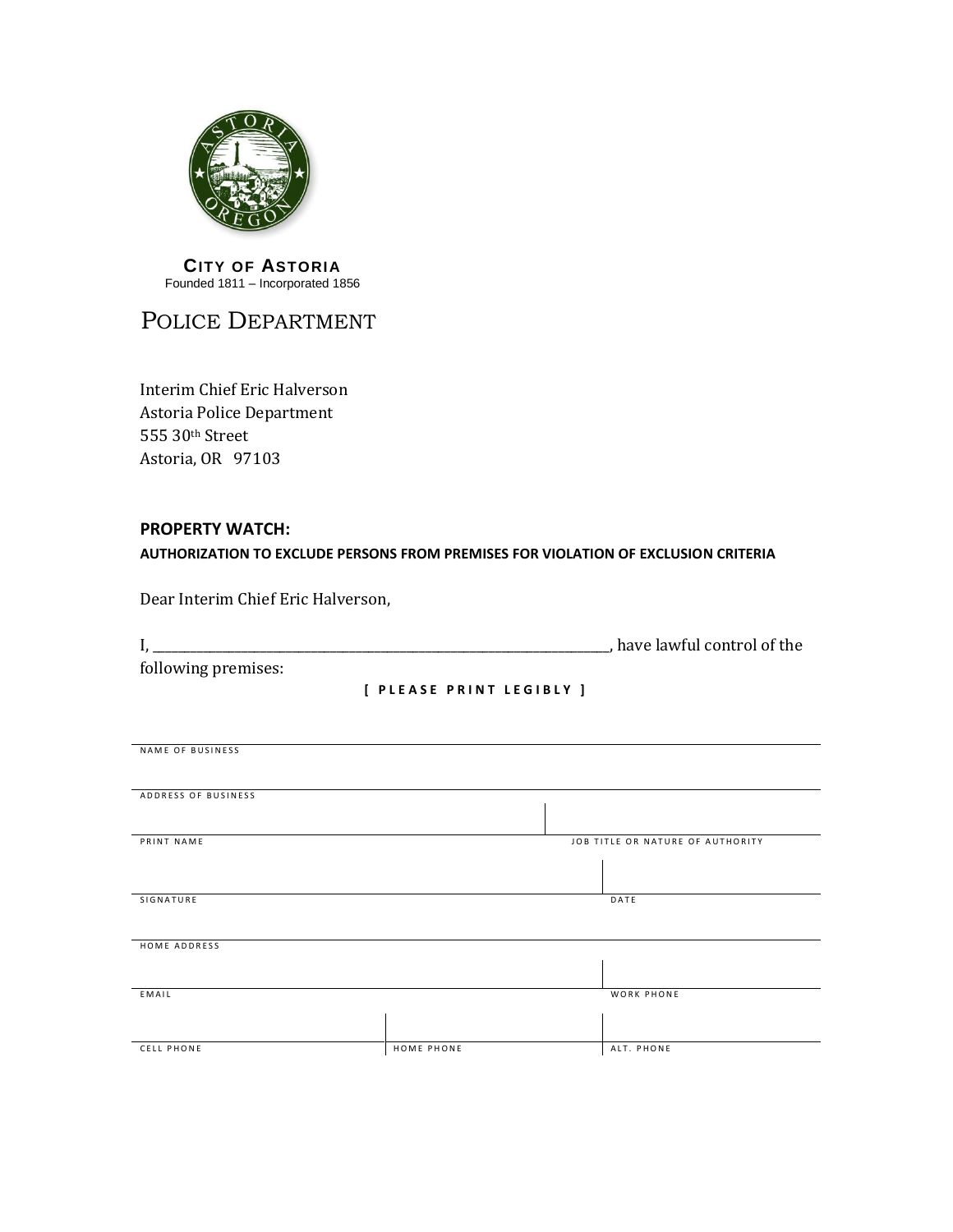I hereby authorize the *Astoria Police Department* and its officers to act as my agent for the purposes of excluding persons from these premises according to the criteria for exclusion enclosed with the program materials and for reasonable suspicion that a person has violated *Oregon Revised Statues* (ORS) or *Astoria City Code* (ACC). I further authorize the *Astoria Police Department* and its officers to act as my agent to enforce trespass laws against persons who unlawfully enter or remain upon the premises.

Unless you are otherwise directed by me, a person who is found to engage in conduct constituting grounds for exclusion according to the above described criteria shall be excluded from the premises. I retain the right to clear the exclusion of any person that has been trespassed from my property/business. I will notify the *Astoria Police Department* if I decide to allow a person back on my property/business that has been previously trespassed/excluded.

My intent by this authorization is to empower police officers of the *Astoria Police Department* to become "person in charge" of the above-mentioned premises—to the extent contained in the criteria for exclusion—as that term is defined in *ORS l64.205(5).* You hold this authority over the premises as my agent and will be acting in your capacity as peace officers.

I understand our relationship under this agreement is not intended by you, and should not be interpreted by me, as an express or implied representation that I will receive any special service from the *City of Astoria*, the *Astoria Police Department*, employees of the *City of Astoria*, or other agents.

I also understand my participation in this arrangement is voluntary. I have the power to authorize the *Astoria Police Department* to act as my agent in the manner described and to also revoke this authority. You have encouraged me to use my own judgment to determine if this arrangement is right for my business. I have considered whether to discuss the program with my own legal advisor to help determine if this arrangement is suitable for my circumstances.

I further understand that any police officer who takes any action against a suspected violator of my criteria for exclusion will take such action based on the officer's own professional evaluation that there are sufficient grounds to support whatever action is taken.

I agree to release and/or waive any claim or action that I, my business, or anyone who may act on my behalf may have against the *City of Astoria*, its Council, Mayor, employees or agents for loss of life, bodily injury, damage to property or damage to reputation arising out of or occurring while the city, its Council, Mayor, employees or agents are operating under a reasonable belief that they are acting pursuant to the terms of this letter.

Further, I agree to hold harmless, defend, and fully indemnify the *City of Astoria*, its Council, Mayor, employees or agents from any legal action brought by or on the behalf of any person or persons excluded or any other person or organization who may take legal action as the result of an exclusion. I also hereby represent that I have the authority to make this representation for my business.

I have lawful control of the described premises by virtue of the fact that I am an owner of the premises or otherwise have lawful authority over them to the extent required to make this authorization.